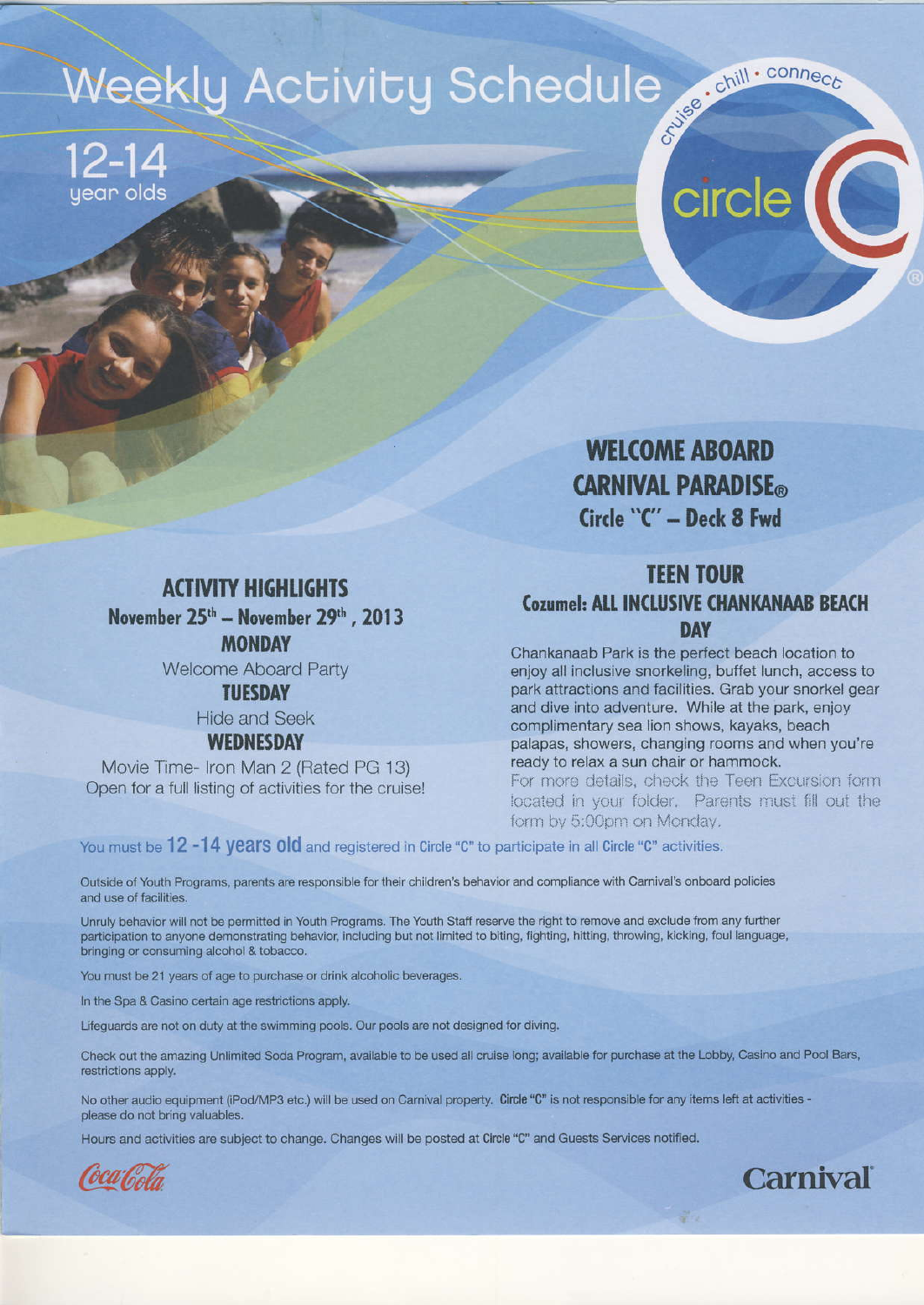## chill . connect **Weekly Activity Schedule** circle  $12 - 14$ year olds

## **MONDAY**

### **TAMPA**

## 8:00AM - 3:30PM

This one is for the kids, teens and parents. Come for a youth orientalion, so everyone can be on the same 8:30pm-9:00pm page when it comes to the Youth Program. Circle "C" Meet & Greet Fex Nightclub, 9 Mid Meet your Circle "C" Director and other young teens, receive your free gift, plus sign up for the teen tour. 5:00pm 9i00pm-9:45pm Youth Programs Orientation Queen Mary, 9 Aft

9:45pm-10:15pm 10:1spm-1 1 :30pm 1 1 :45am- 12:30am

Welcome Aboard Party **Rex Nightclub, 9 Mid** Rex Nightclub, 9 Mid Ship Tour With Circle "C" Director Rex Meet @ Rex Nightclub, 9 Mid Discover Circle C Pizza Hang Circle "C", 8 Fwd Lido Deck Restaurant, 10 Aft

## **TUESDAY**

## A DAY AT SEA

## **ELEGANT NIGHT**

Teen Tour - Mayan Ruins & Beach To participate, you must sign up by today at 5:0opm with Rex. The minimum of  $12 - 17$  year olds is 4 teens and maximum is 22 teens

| 12:00pm-12:45pm                                                 | Apples to Apples <sup>®</sup>                      | Circle "C"           |  |
|-----------------------------------------------------------------|----------------------------------------------------|----------------------|--|
| 1:00pm-1:55pm                                                   | <b>Waterslide Races</b>                            | Waterslide           |  |
| 2:00pm-2:30pm                                                   | Fun Force Break Dance Class w/ Club O <sub>2</sub> | ClubO <sub>2</sub>   |  |
| 2:45pm-3:45pm                                                   | Paradise Hunt                                      | Meet @ Circle "C"    |  |
| 3:45pm-5:00pm                                                   | Ladies Vs. Gents Trivia                            | Circle "C"           |  |
| 8:30pm-10:00pm                                                  | <b>Black &amp; White Formal Party</b>              | <b>Rex Nightclub</b> |  |
| 10:00pm-10:15pm                                                 | Wall Of Fame Photo - Strike a Pose                 | Meet @ Circle "C"    |  |
| Purchase your own copy for ONLY \$11.99 from the Photo Gallery! |                                                    |                      |  |
| 10:30pm-11:15pm                                                 | <b>Super Smash Brothers</b>                        | Circle "C"           |  |
| 11:30pm-12:30am                                                 | <b>Hide and Seek</b>                               | Normandie Lounge     |  |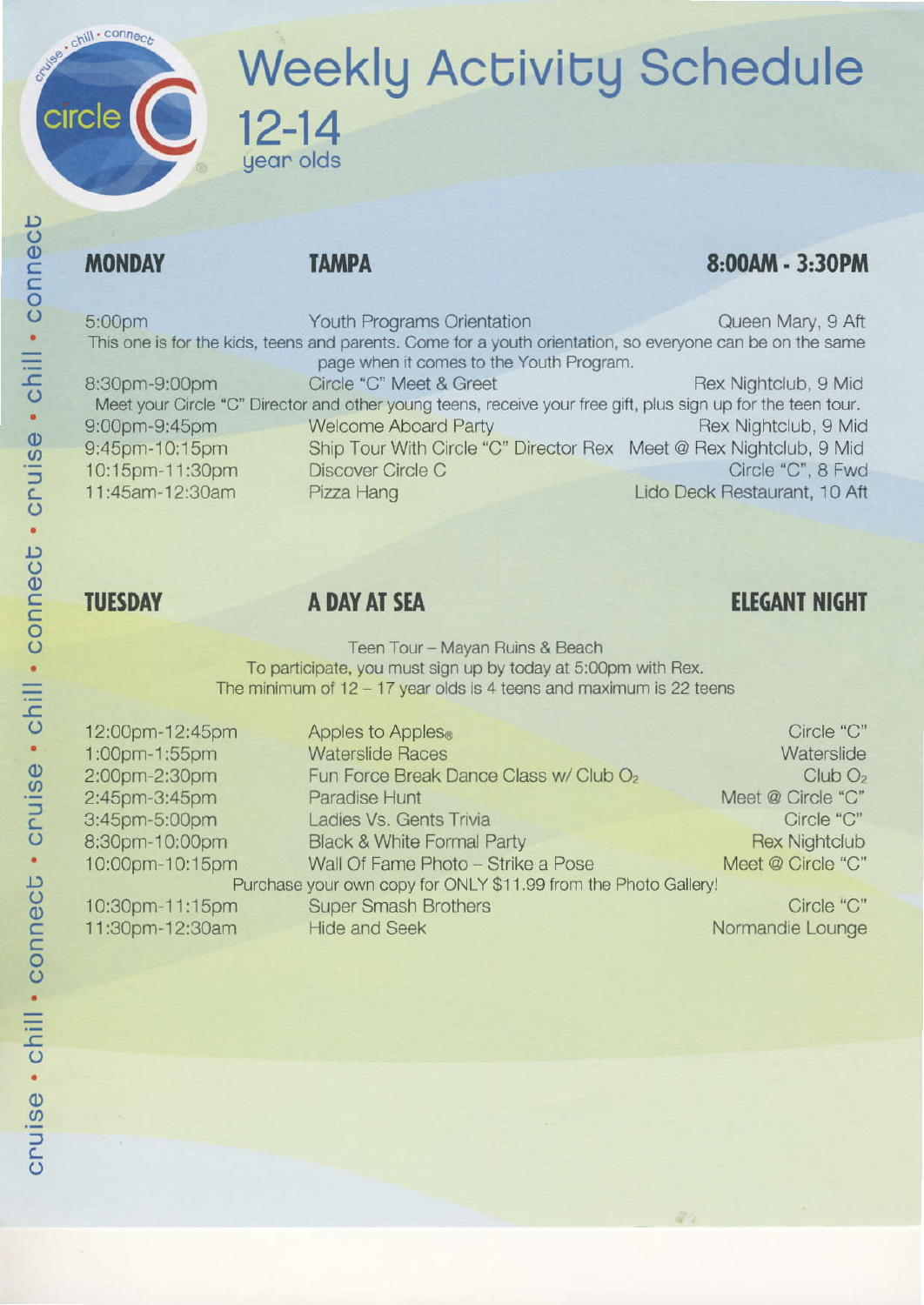#### **WEDNESDAY**

#### **WELCOME TO GRAND CAYMAN**

#### 8:00AM - 3:00PM

4:00pm-5:00pm

Presents... Games of fun Battleship / bop it! / Guess Who? / Monopoly Pictureka / Ratuki / Scattergories / Sorry / The Game of Life / Twister

5:00pm-6:00pm 9:00pm-9:45pm

10:00pm-10:45pm 11:00pm-1:00am

Wii Bowling **Shades Party** Time to wear your sunglasses at night! Get Your Ping Pong On

Movie Time- Iron Man 2 (Rated PG 13)

Circle "C"

Lido Deck Restaurant **Rex Nightclub** 

> **Ping Pong Tables** Circle "C"

#### **THURSDAY**

## GPPY Thanksgi **WELCOME TO COZUMED**

## 11:00AM - 8:00PM

**Rex Nightclub Glow Stick Party** 8:00pm-9:30pm **Lido Deck Restaurant** 9:45pm-10:00pm Ice Cream Break  $ClubO<sub>2</sub>$ 10:15pm-10:45pm Abracadabra w/ Club O<sub>2</sub> Get ready to say "how'd you do that?". Come see the magician and be prepared to be amazed! 11:00pm-11:45pm Just Dance 2014 Tournament Circle "C" **Lido Deck Restaurant** Make Your Own Pizza 12:00am-1:00am

#### **WORD SEARCH**

CYDPLJGDWJTVLDY HHTAZLHNALONLYI YUEJNOAOILPHABS B D D E C C Z B L I T S B G O OXKRAIEEKKV TU V I E V A L Y N Z S K S O R V S KYVGNBEGGTAUOZL EDOEAHDAJSBBFYG YTLLPGDDKLWHNS T I L Y W B O W L I N G  $\mathbb{T}$  $Z^{\circ}$ B OLOPRETAWNMPKC A LSINNETTORMGDYC LHMYGKDWWINDDNE NMHURFTWWQFJGTR F P D S B N O S G D H G J J Z

| <b>BASEBALL</b>     | <b>IBASKETBALL</b> | <b>IBOWLING</b>  |
|---------------------|--------------------|------------------|
| <b>CHEERLEADING</b> | DANCING            | <b>IFOOTBALL</b> |
| <b>HOCKEY</b>       | RUGBY              | <b>ISKIING</b>   |
| <b>SOCCER</b>       | <b>ISWIMMING</b>   | <b>ITENNIS</b>   |
| <b>IVOLLEYBALL</b>  | <b>WATERPOLO</b>   | <b>YOGA</b>      |